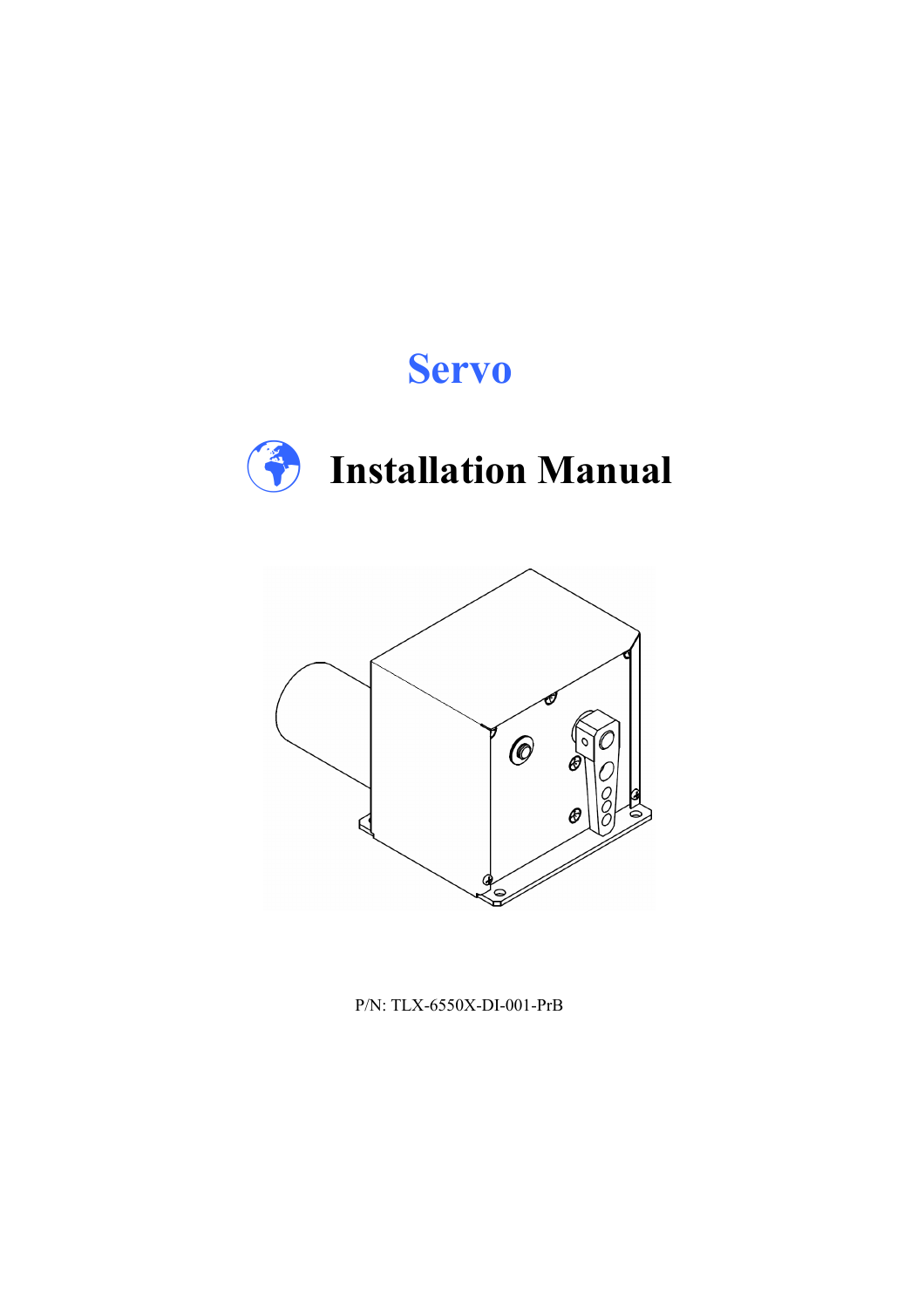#### Copyright 2008-2012 TL elektronic All Rights Reserved

Except as expressly provided below, no part of this manual may be downloaded, transmitted, copied, reproduced, disseminated or stored in any storage medium, for any purpose without the express prior written consent of the TL elektronic company. Address your questions about the technical information to TL elektronic. Other information about sale, distribution should be directed to our exclusive distributors (see World Distributor list on our website).

> Producer's address: TL elektronic Inc. Airport, Building 125, 503 41 Hradec Kralove, Czech Republic Fax: +420 49 548 23 94 E-mail: info@tl-elektronic.com Web Site Address: www.tl-elektronic.com

Please, send your e-mail address to customer@tl-elektronic.com to receive the latest information about software upgrade.

> Send your ideas to innovation@tl-elektronic.com We will evaluate your suggestion and provide an update.

Windows is registered trademark of Microsoft Corporation. All trademarks and registered trademarks are acknowledged. SchecK® is registered trademark of TL elektronic. iFamily® is registered trademark of TL elektronic. sModern® is registered trademark of TL elektronic.

All information in this manual is subject to change without prior notice.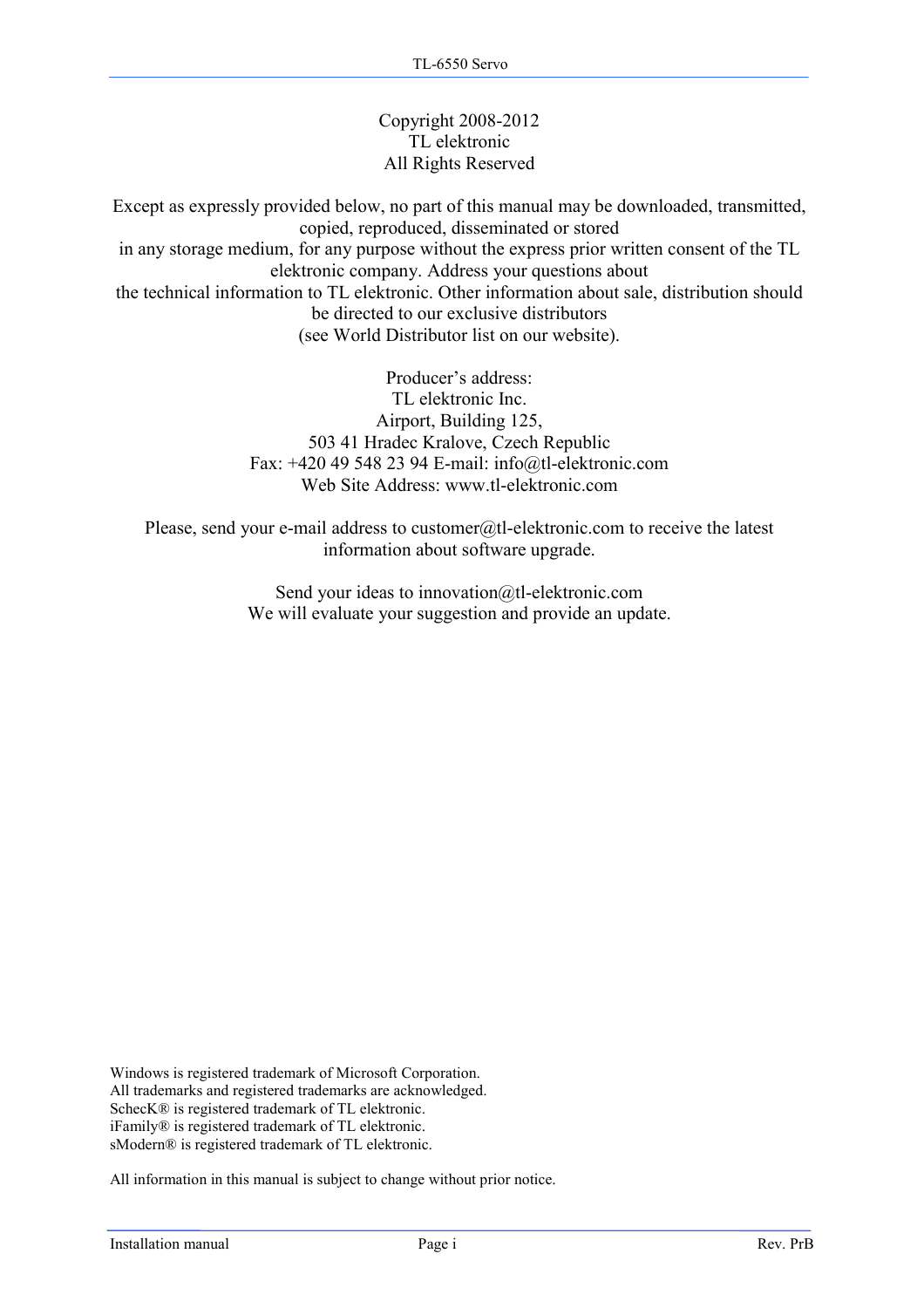# **Table of contents**

| 1                       |                                                                     |  |  |  |
|-------------------------|---------------------------------------------------------------------|--|--|--|
| $\overline{2}$          |                                                                     |  |  |  |
|                         | 21<br>2.2                                                           |  |  |  |
| 3                       |                                                                     |  |  |  |
| $\overline{\mathbf{4}}$ |                                                                     |  |  |  |
|                         | 4.1<br>42<br>43<br>4.4<br>4.5<br>4.6<br>47<br>4.8<br>4.8.1<br>4.8.2 |  |  |  |
| 5                       |                                                                     |  |  |  |
|                         | 5.1<br>5.2<br>5.3                                                   |  |  |  |
| 6                       |                                                                     |  |  |  |
|                         | 6.1<br>6.1.1<br>6.1.2                                               |  |  |  |
| 7                       |                                                                     |  |  |  |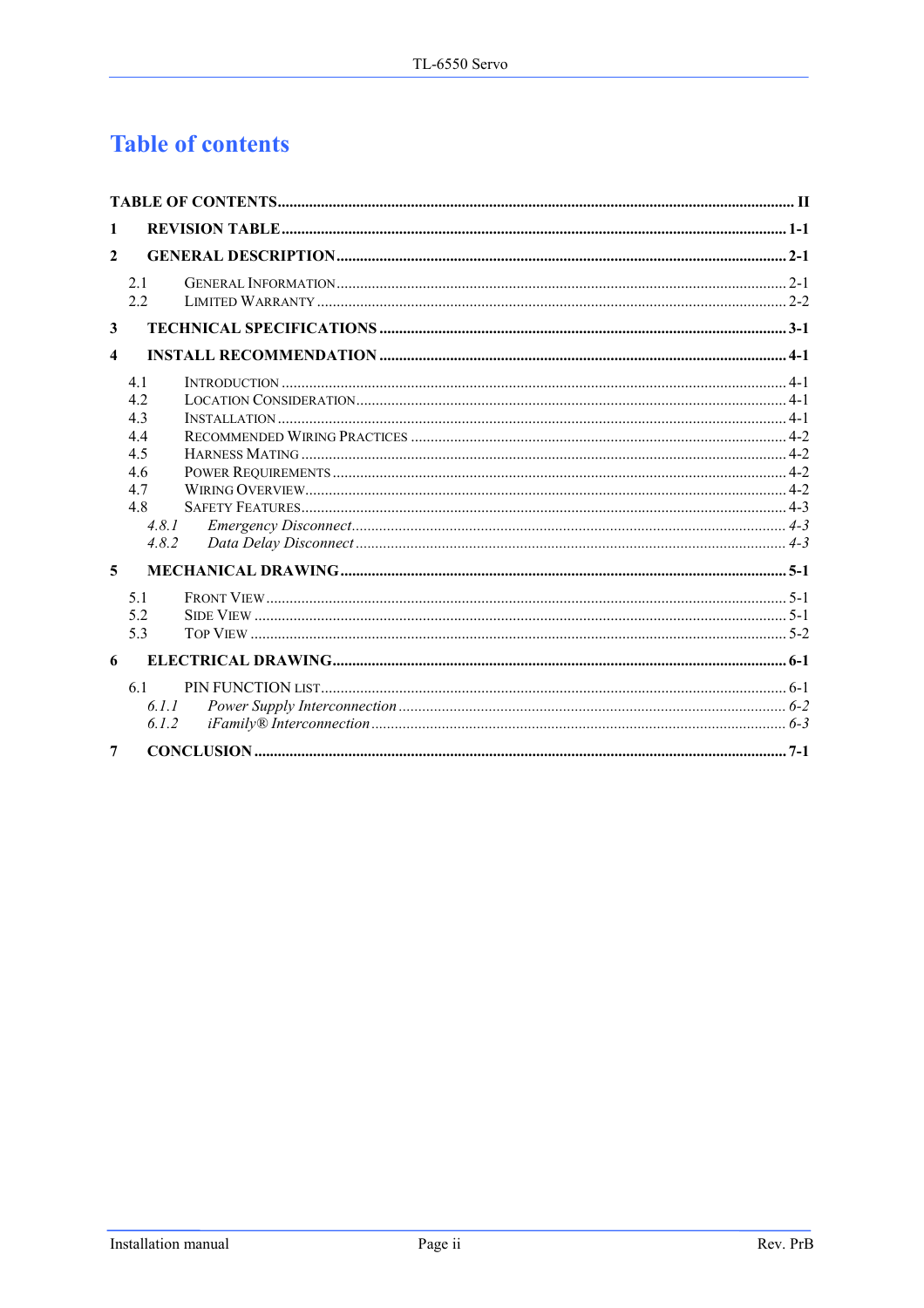# 1 Revision Table

| <b>Rev</b> | <b>Revision Date</b> | Description     | ECO# | <b>Insertion</b><br>date | <b>By</b> |
|------------|----------------------|-----------------|------|--------------------------|-----------|
| PrA        | 1.10.2008            | Initial version |      |                          |           |
| PrB        | 10.12.2012           | Correction      |      |                          | Hovorka   |
|            |                      |                 |      |                          |           |
|            |                      |                 |      |                          |           |
|            |                      |                 |      |                          |           |
|            |                      |                 |      |                          |           |
|            |                      |                 |      |                          |           |
|            |                      |                 |      |                          |           |
|            |                      |                 |      |                          |           |
|            |                      |                 |      |                          |           |
|            |                      |                 |      |                          |           |
|            |                      |                 |      |                          |           |
|            |                      |                 |      |                          |           |
|            |                      |                 |      |                          |           |
|            |                      |                 |      |                          |           |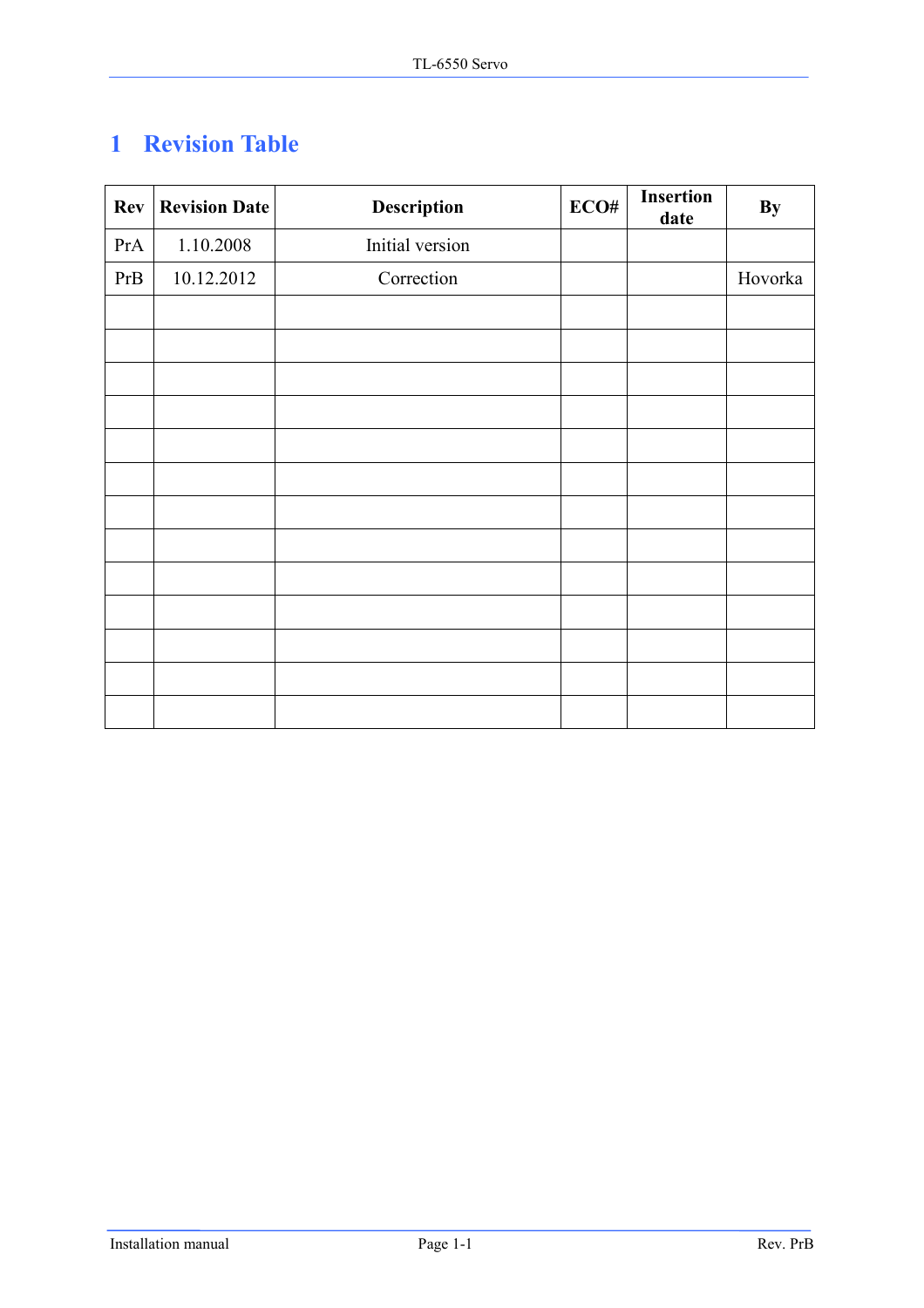### 2 General description

#### 2.1 General Information

The TL elektronic servo has a 360-degree turn capability which can provide an unlimited turn range. This allows the servo to be installed in wide range of positions in relation to the lever. However the controlled angle is 315-degrees approximately. Refer to picture on page 2-1, there are three available options differ in position of Dead Zone. Dead Zone is uncontrolled angle; therefore Dead Zone should be included in considerations concerning servo installation.

TL elektronic servos are dimensionally similar to other leading servos.

The main frame and cover is made of aluminum; the shafts of the servo are constructed of stainless steel. The Servo is powered by a powerful compact electro-drive combined with a three stage planetary gearbox. The torque moment is then distributed to the electromagnetic clutch, from which it is applied via additional gearing to the servo lever. An advantage of the servo is that electromagnetic clutch torque can be controlled remotely.

The servo is controlled by a microprocessor enabling bidirectional communication between servo and autopilot. This makes the servo an active, intelligent extension of the autopilot.

For aircraft that TL elektronic has not yet developed a specific mounting kit, TL elektronic has developed a generic kit that includes rod ends and other servo attachment hardware. Note that if you use this kit, you will need to determine an adequate location and mounting method for installing your servos.

#### NOTE: If you doubt your expertise in servo installation or you do not want to use the generic kit please contact your aircraft manufacturer for model specific TL elektronic servo kit.

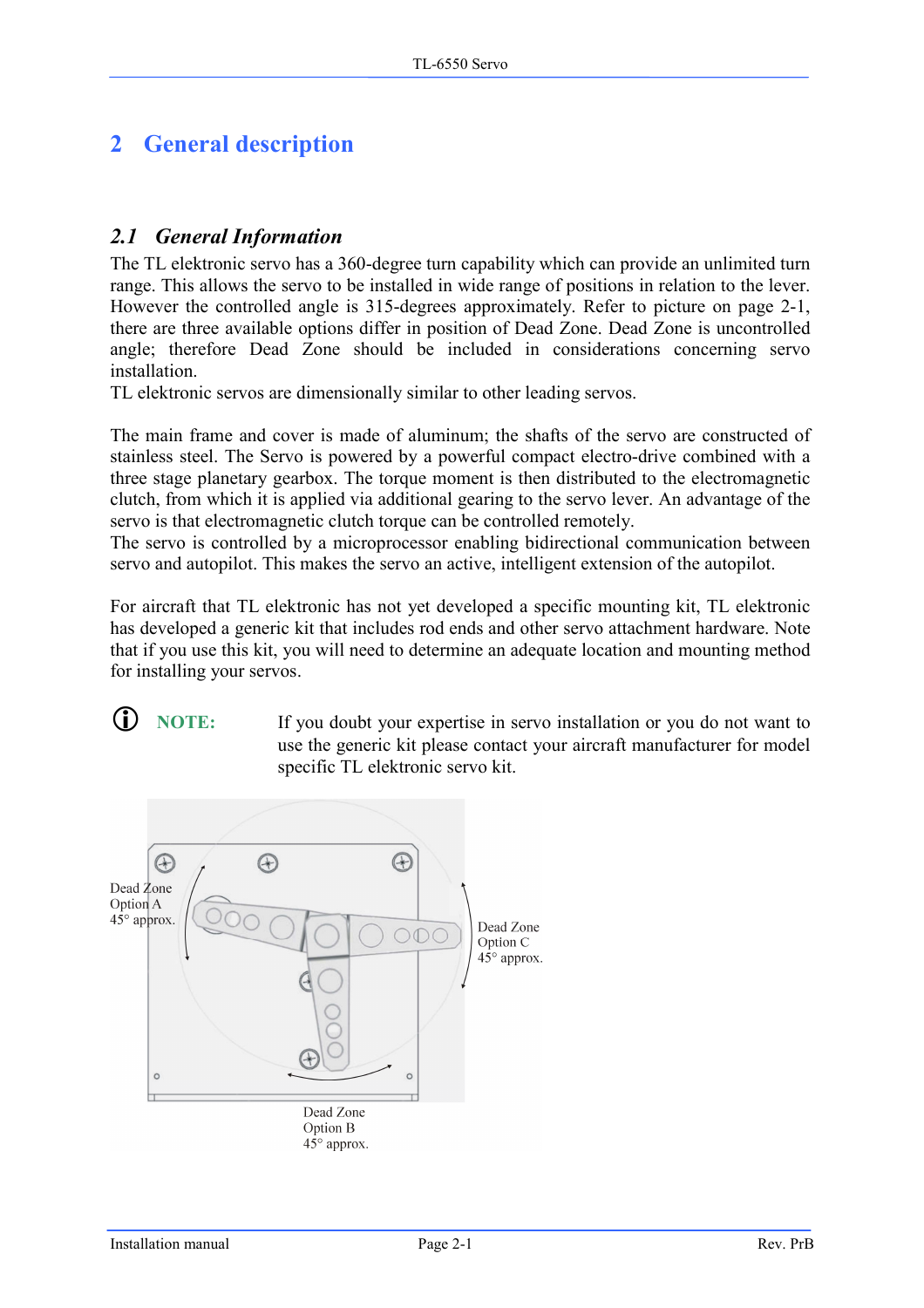#### 2.2 Limited Warranty

This manual contains important information that may affect the safety of the pilot, passengers, aircraft and operation of the system or time to install the system. You MUST read the manual prior to installing this system. Any deviation from these installation instructions is the sole responsibility of the installer and should be done in accordance with AC 43.13. Read the Warranty/Agreement. There is information in the Warranty/Agreement that may alter your decision to install this product. If you do not accept the terms of the Warranty/Agreement, do not install this product. This product may be returned for a refund. Contact TL elektronic Inc. for details.

- **V WARNING:** If the installer does not have the skills, knowledge, tools, equipment or facility, to perform and determine whether the installation of this product is safe, reliable and accurate and to determine whether this product is operating properly after installation, DO NOT INSTALL THIS PRODUCT. If the owner/pilot and/ or installer are unwilling to take the responsibility for the installation and operation of this product, DO NOT INSTALL THIS PRODUCT. This product may be returned for a refund. Contact TL elektronic Inc. for details.
- NOTE: By installing this product, the aircraft owner/pilot and installer agrees to hold TL-elektronic Inc. in no way responsible for monetary compensation, including punitive damages for any incident, harm and/or damage associated with this product. If you do not agree to the above, DO NOT INSTALL THIS PRODUCT. This product may be returned for a refund. Contact TL elektronic Inc. for details.
- NOTE: TL-elektronic Inc. is not liable or responsible for a pilot's action or any situation that results in personal injury, property damage, missed commitments, lack of use of an aircraft or any expenses incurred due to: product failure, inaccuracy in data provided, format issues, software bugs or problems, upgrade or customization issues, misinterpretation of data, calibration problems, installation issues (leaks, incorrect wiring, obstructions, damage to aircraft or components, incorrect installation of any parts, wrong parts, parts that don't fit, etc.) or any other issues related to the installation or operation of this product. All of the above are solely the pilot's and/or installer's responsibility. The pilot must understand the operation of this product before flying the aircraft. The pilot will not allow anyone to operate the aircraft that does not know the operation of this product.
- **V** WARNING: Do not install a non-certified Servo in a certified aircraft.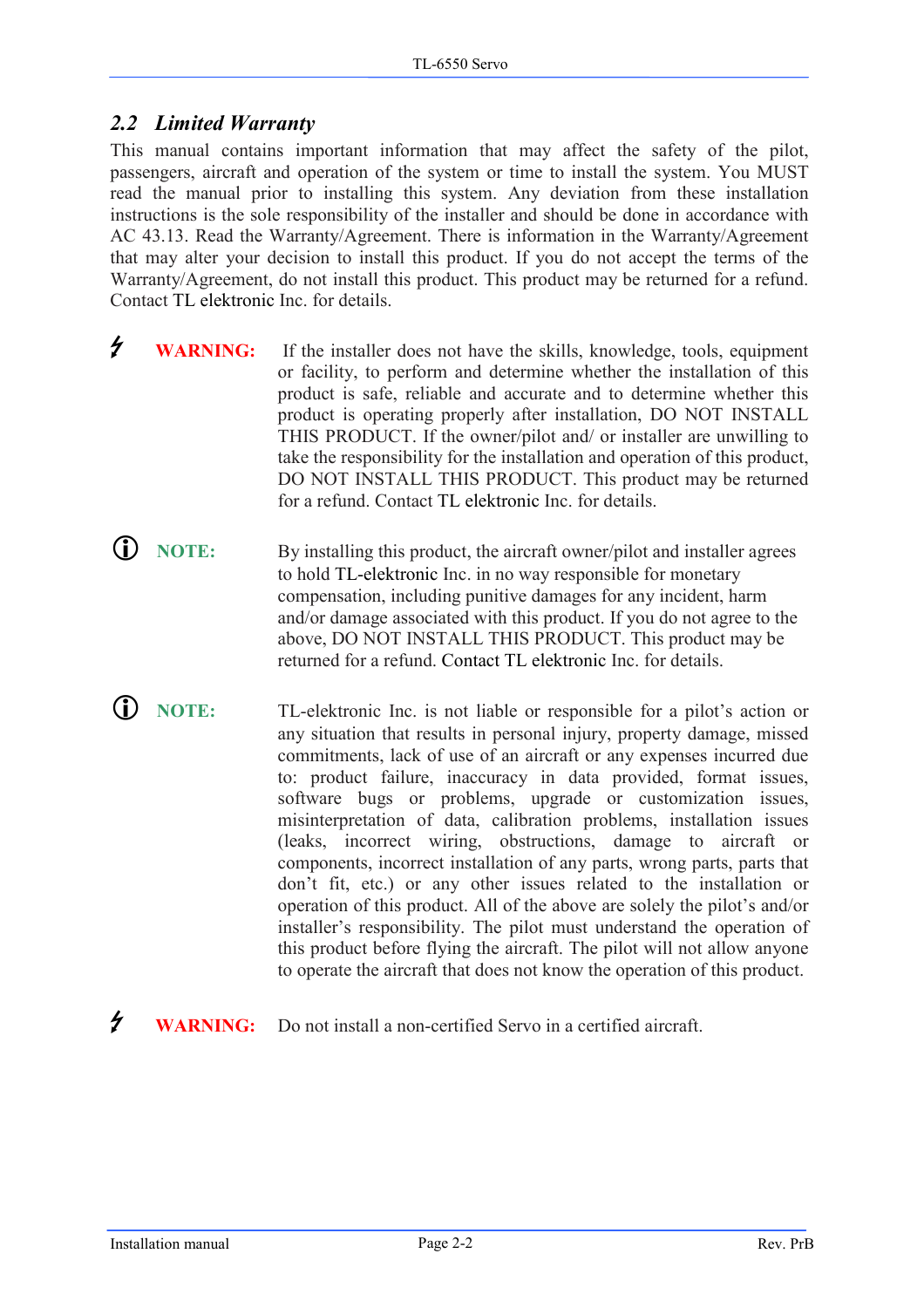# 3 Technical Specifications

#### Physical characteristic

| Width  | 88,5 mm   | 3.48"      |
|--------|-----------|------------|
| Height | 83,8 mm   | 2, 2"      |
| Depth  | 135,5 mm  | 5,33"      |
| Weight | $0.95$ kg | $2.09$ lbs |

#### General Specifications

| <b>Operating Temperature Range</b>    | $-20\textdegree$ C to $+55\textdegree$ C                   |
|---------------------------------------|------------------------------------------------------------|
| Humidity                              | 95% non-condensing                                         |
| Altitude Range                        | 7620 meters max (25000 feet max)                           |
| Vibration                             | 5 to 500 Hz                                                |
| Control angle range of the lever      | $\pm$ 315° approx.                                         |
| Angular velocity of the lever         | $67^{\circ}/s$                                             |
| Dimensions of Connection Holes on the | $\varnothing$ 5mm hole spacing 1,000; 1,250 and 1,500 inch |
| Lever                                 | (See figure 5.1)                                           |
| Torque moment                         | 4,3 Nm / 38,06 lbf-in                                      |

#### Electric Specifications

| Power Supply                                                         | $12 \text{ Volts}$                |
|----------------------------------------------------------------------|-----------------------------------|
| Power Consumption (Standby Mode –<br><b>Autopilot Disconnected</b> ) | $75 \text{ mA}$ $\omega$ 12 Volts |
| Power Consumption (Operating Mode –<br><b>Autopilot Connected</b> )  | Max.3000 mA $\omega$ 12 Volts     |

#### Communication

|  | $T_{\rm IC}$<br>RI<br>N<br>$\mathcal{C}_{\mathcal{L}}$<br>$\Delta$<br>$\cup \cup$<br><br>. |  |
|--|--------------------------------------------------------------------------------------------|--|
|--|--------------------------------------------------------------------------------------------|--|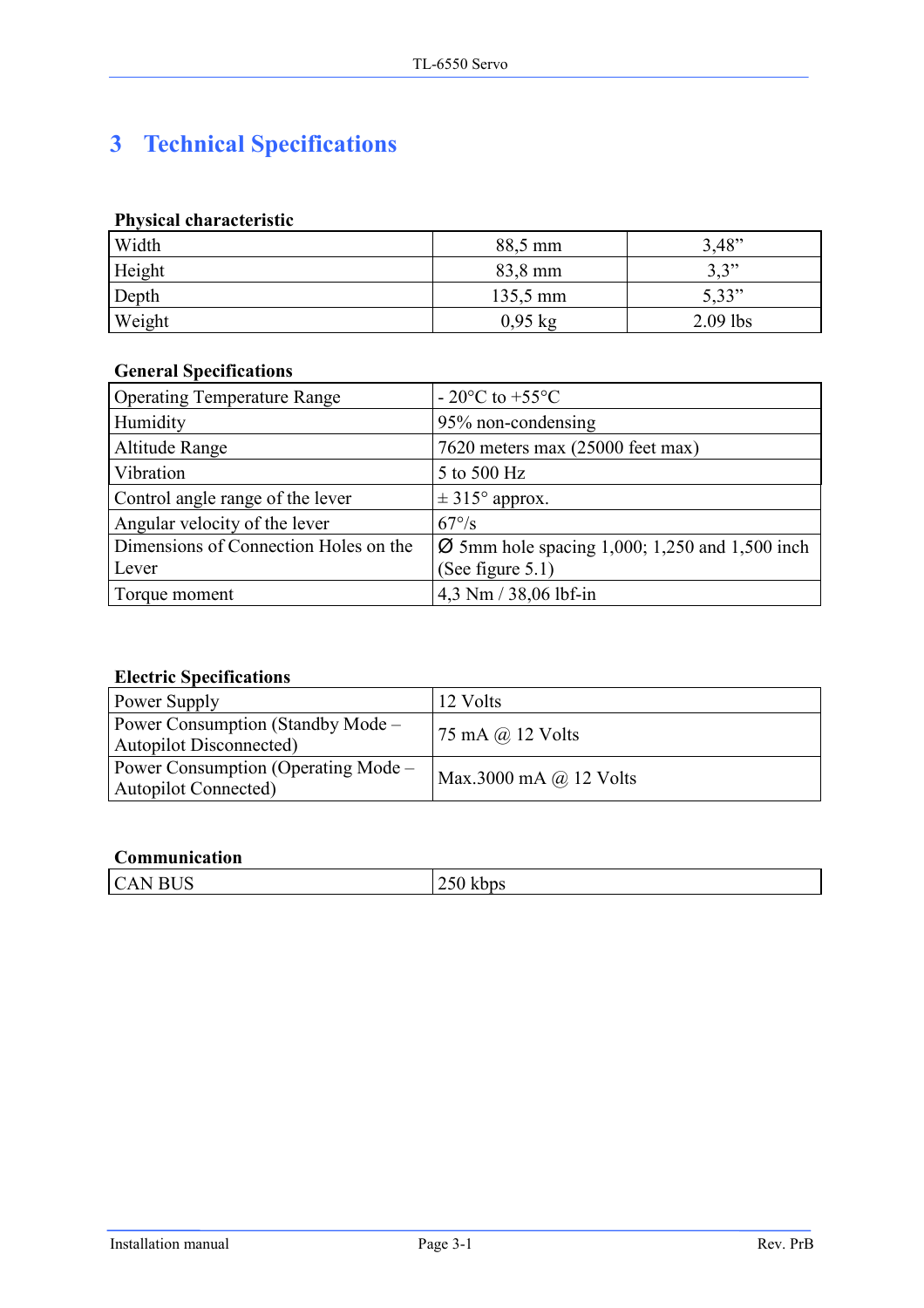### 4 Install Recommendation

#### 4.1 Introduction

Careful planning and consideration are required to achieve the desired performance and reliability from the Servo. The performance and reliability of the servo is determined by careful planning and consideration in its installation. Please follow the suggested guidelines.

#### 4.2 Location Consideration

For proper servo operation, the servo must be mounted in a location which assures proper interaction with the existing control system.

This location must permit the servo lever and associated linkage to move freely through the entire range of motion. To prevent the possibility of the servo lever going over center, the servo lever must not turn more than a total of  $+/60^\circ$  from neutral position throughout the control system's range of motion.

#### 4.3 Installation

The diagram below shows the outer dimensions of the Servo.

The TL elektronic servo mounting kit includes some of the basic hardware to mount and connect servo to the aircraft control system. This kit can be used in pitch, roll or yaw applications that use a servo with an output lever.

Once a mounting location has been determined, the next step is to fabricate a servo mount to attach it to the aircraft. This attachment can be done with a bracket made of sheet metal or corner stock. We recommend using aluminum with a proper thickness for the best balance of strength to weight. When fabricating a mounting bracket take the servo dimensions into consideration.

Leave enough room to permit the lever and attached linkage to move through a complete range of motion. We recommend that all 4 of the include screws be installed with star washers and flat washers to secure the servo to a mounting bracket. All screws supplied by TL elektronic have drilled heads for use with safety wire. The final method for mounting the servo/bracket in the aircraft is to be determined by the installer.

The distance between the servo lever and the control system attachment point must allow for the angle between the servo lever and the push rod to be at approximately 90º when the controls are at neutral.

When using the TL elektronic mounting kit, we suggest first installing the linkage on one of three holes on the servo lever.

Pay attention to the table below illustrating the maxim load that can be applied to each position on the lever.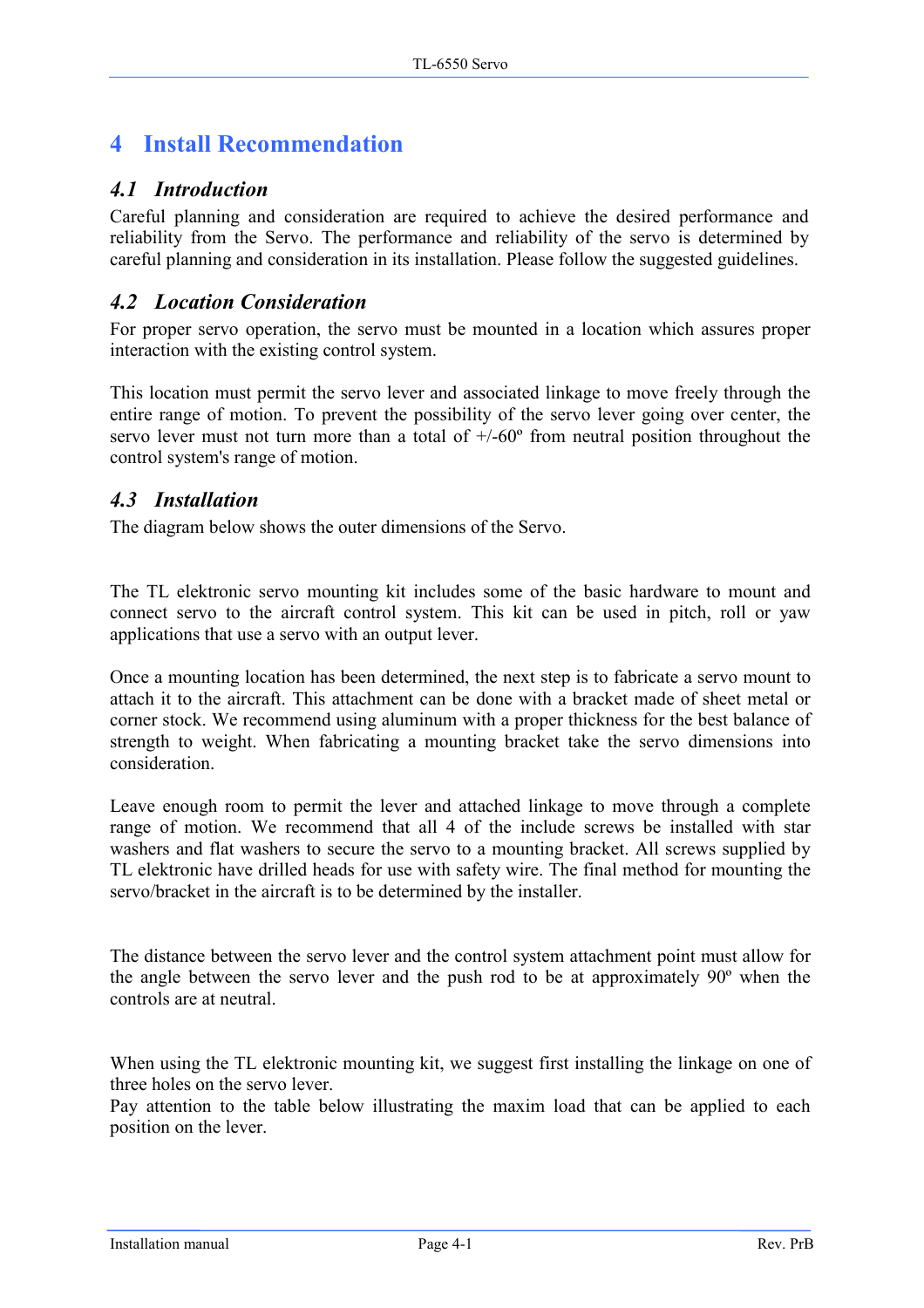| <b>Position (inch)</b> | Max. Load            |
|------------------------|----------------------|
| 1,000                  | $169,3N/38,06$ lbf   |
| 1,250                  | 135,4N / 30,44 lbf   |
| 1,500                  | $112,9N / 25,38$ lbf |

Changing this location will affect servo torque output, servo lever motion, control surface resolution, and the amount of force required to shear the safety screw, and should only be done if the installer has an understanding of these implications.

#### 4.4 Recommended Wiring Practices

For all electrical connections, use correct wiring techniques, taking care to properly insulate any exposed wire or cables. A short circuit between any of the wires may cause damage to the Servo and/or your aircraft. Make all connections to your harness before connecting it to any of the components of the system. Do not make connections while the Servo is turned on or power is applied to any point in the system. We recommend that all wire you use also meets 20 AWG Mil Standard MIL-W-22759/16. When using any pre-manufactured harness, verify that each pin has continuity with the expected wire on the wiring diagram. This test can be easily done with a multi-meter. When verifying harnesses, use the wiring charts and diagrams in this guide. Use appropriate strain relief at all junctions between wires and connectors. We recommend that you secure all wires at regular intervals along wiring runs to accommodate vibration effects.

#### 4.5 Harness Mating

The figure on page 6-1 shows the connector on the Servo. The connector is used for power supply and communication with the other equipment.

#### 4.6 Power Requirements

20 AWG wire is normally sufficient for the power supply and grounding, but we recommend that you consult a wire sizing chart and determine the size required for the wire routing in your particular aircraft. Ensure that the power supply include a circuit breaker

#### 4.7 Wiring Overview

The Servo power requirement is as low as 3 amps in a 12/24 volt system. And therefore you can use a 3-amp circuit breaker. See the technical specification chart for details.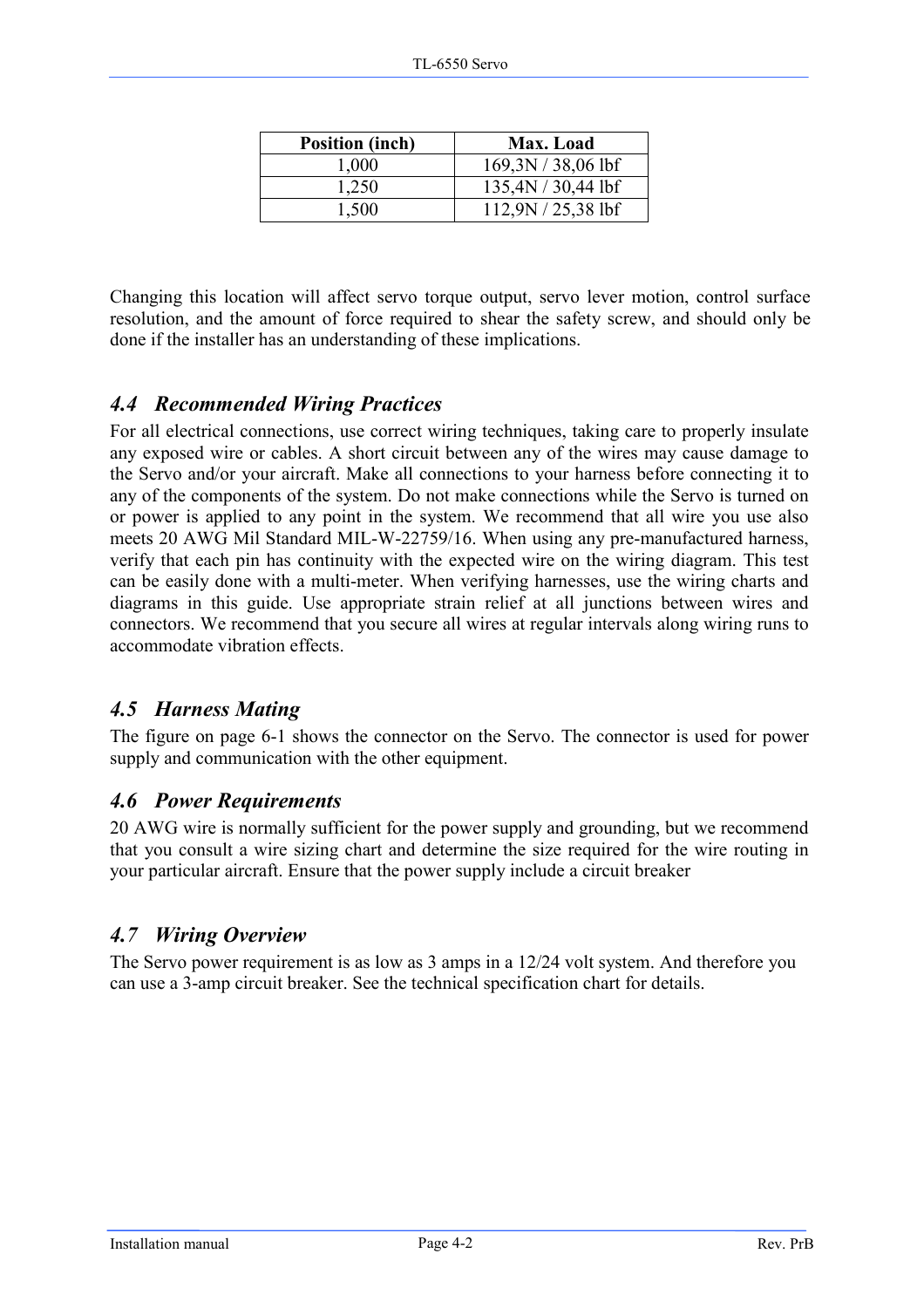#### 4.8 Safety Features

#### 4.8.1 Emergency Disconnect

The Emergency Disconnect Switch is a failsafe system. Flipping the switch disconnects power to the Auto Pilot servo and disables the Electro-Magnetic clutch. This instantly restores full control of the aircraft to the pilot in the event of instrument or system malfunction.

The Emergency Disconnect Switch is an essential part of the TL elektronic autopilot system. Its installation is mandatory.

#### 4.8.2 Data Delay Disconnect

In the event the Auto Pilot Servo does not receive data or the digital information stream is cut off from the Integra/Autopilot, the autopilot servo will automatically disconnect restoring full control of the aircraft to the pilot.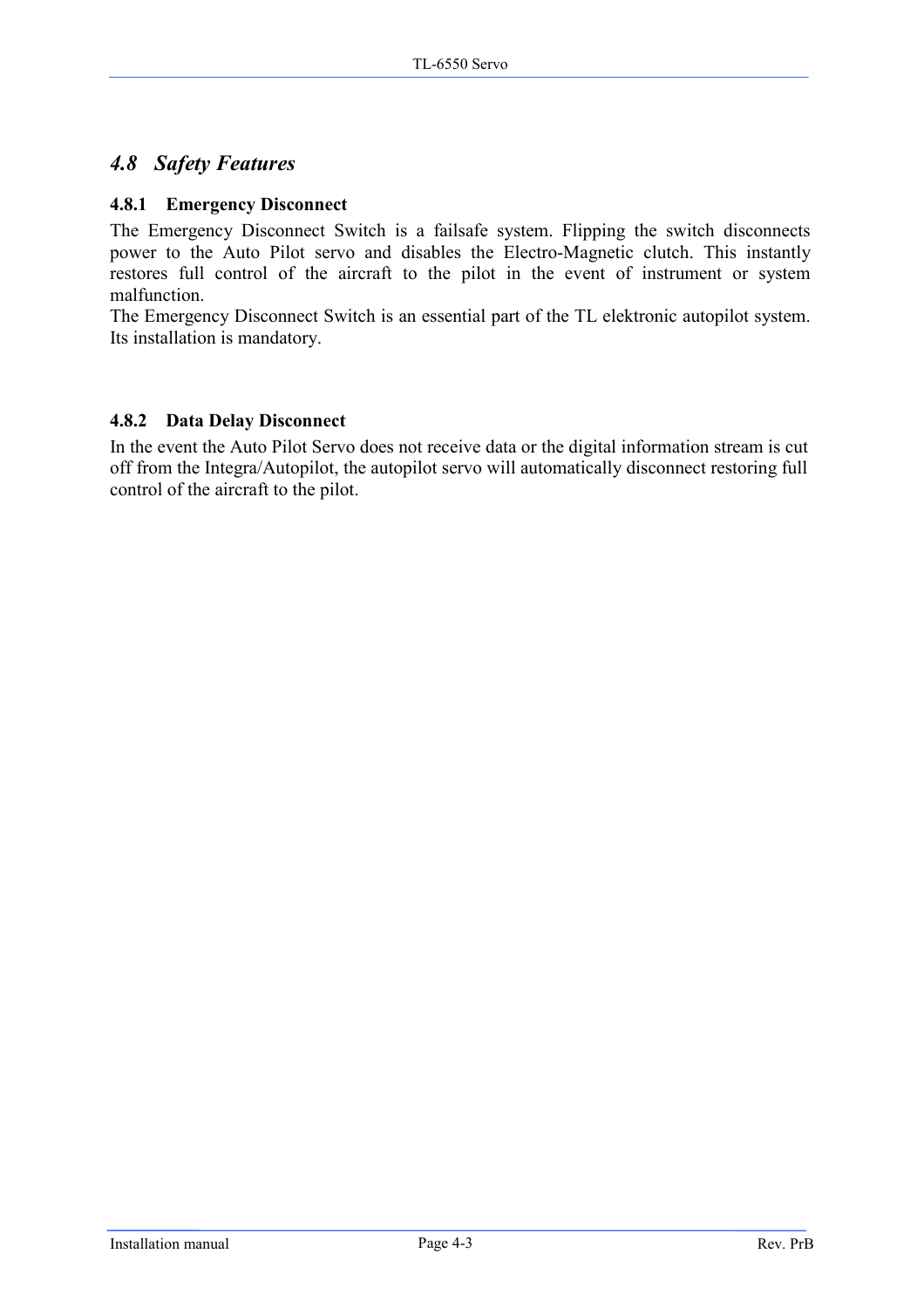# 5 Mechanical Drawing

#### 5.1 Front View



NOTE: All measurements are in millimeters.

### 5.2 Side View

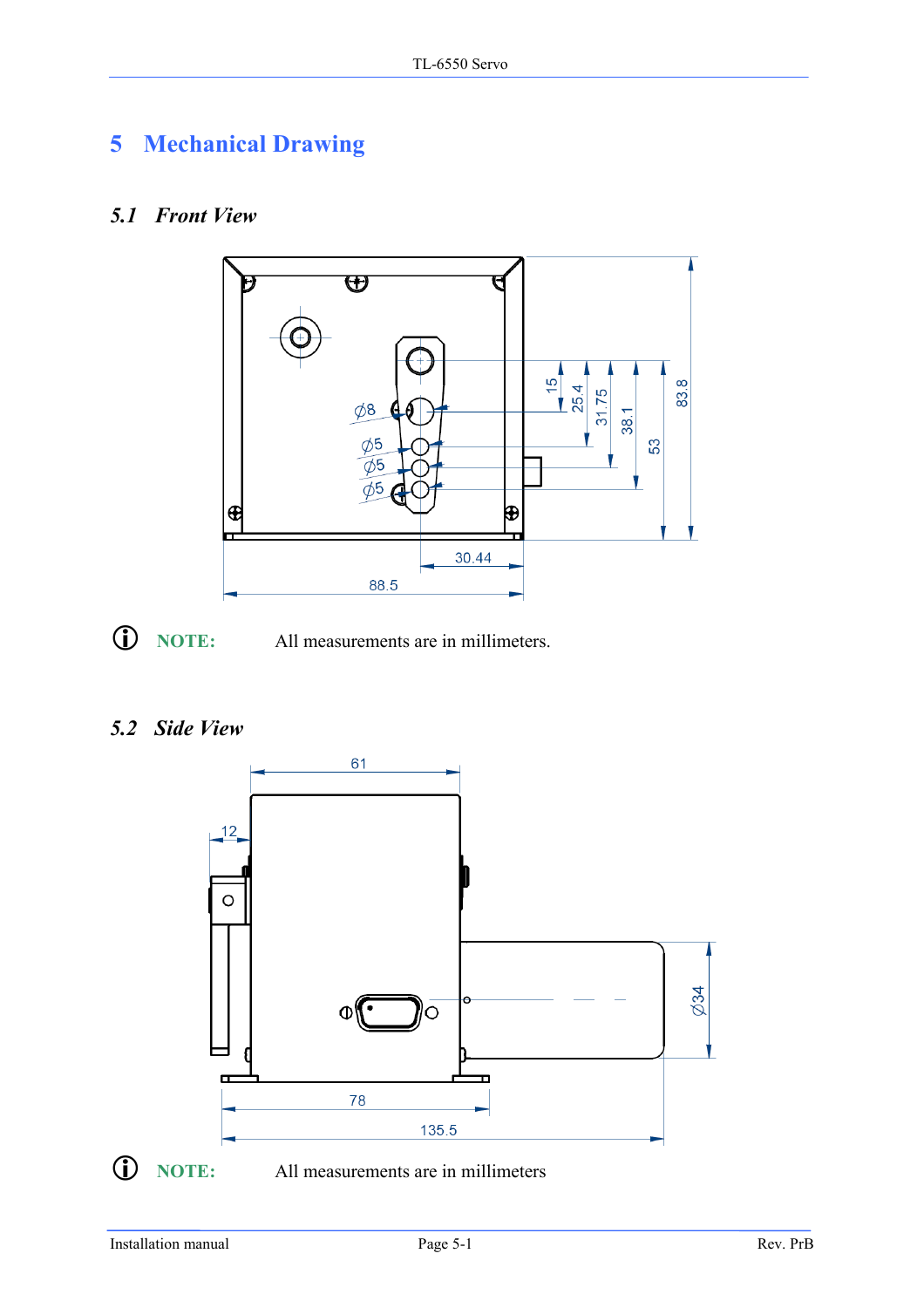### 5.3 Top View



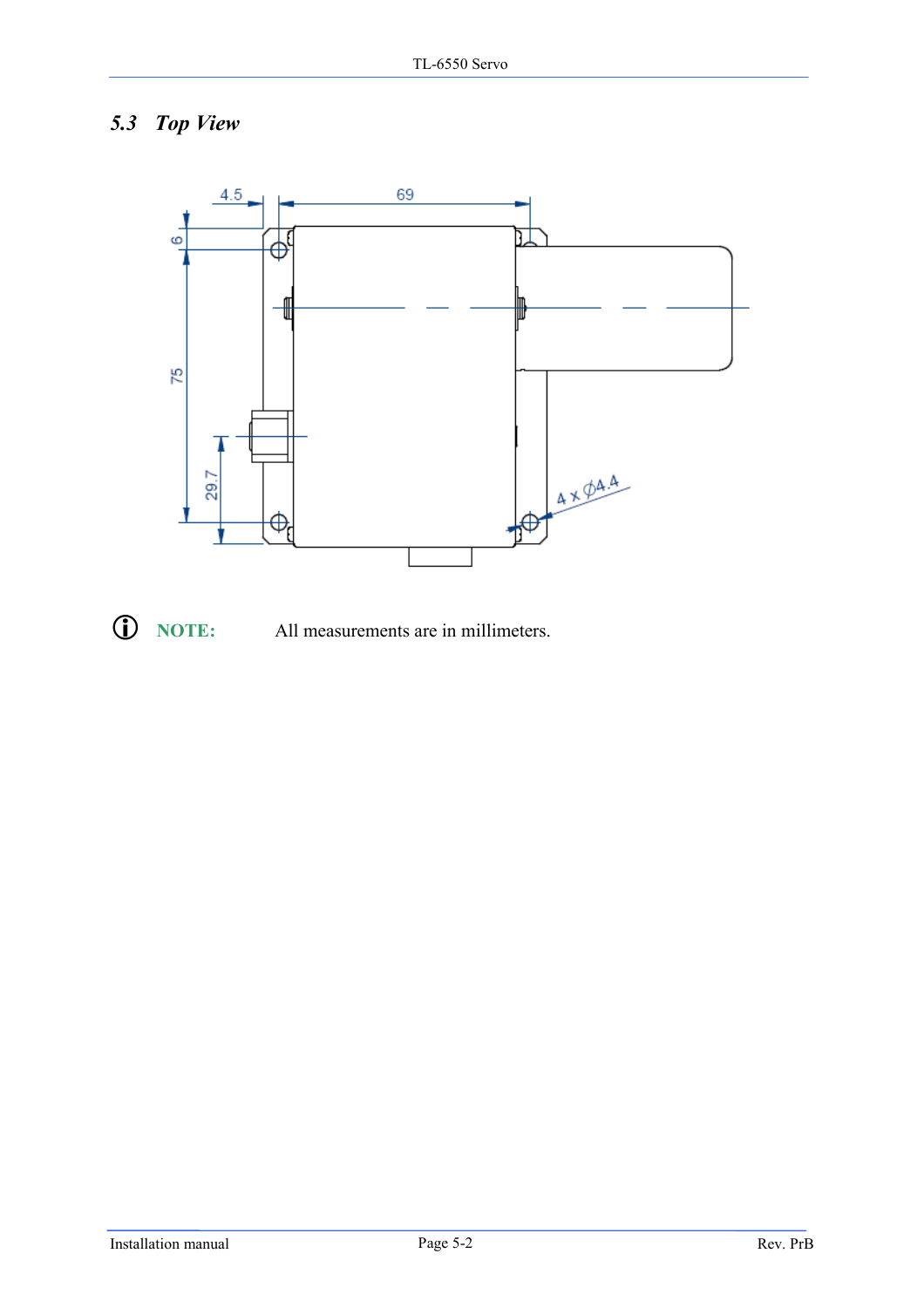## 6 Electrical Drawing

#### 6.1 PIN FUNCTION list

Complementary accessory – type: D-SUB9 – Female (connector to Servo)



Main Connector – type: D-SUB9 – Male (connector on Servo)

| Pin           | Pin Name                        | I/O    |
|---------------|---------------------------------|--------|
|               | Aircraft Power                  | In     |
| 2             | N/A                             |        |
| $\mathcal{R}$ | N/A                             |        |
| 4             | Do not connect!                 |        |
| 5             | Aircraft Ground                 |        |
| 6             | Aircraft Power                  | In     |
| 7             | iFamily <sup>®</sup> Bus (CANH) | In/Out |
| 8             | iFamily <sup>®</sup> Bus (CANL) | In/Out |
| 9             | Aircraft Ground                 |        |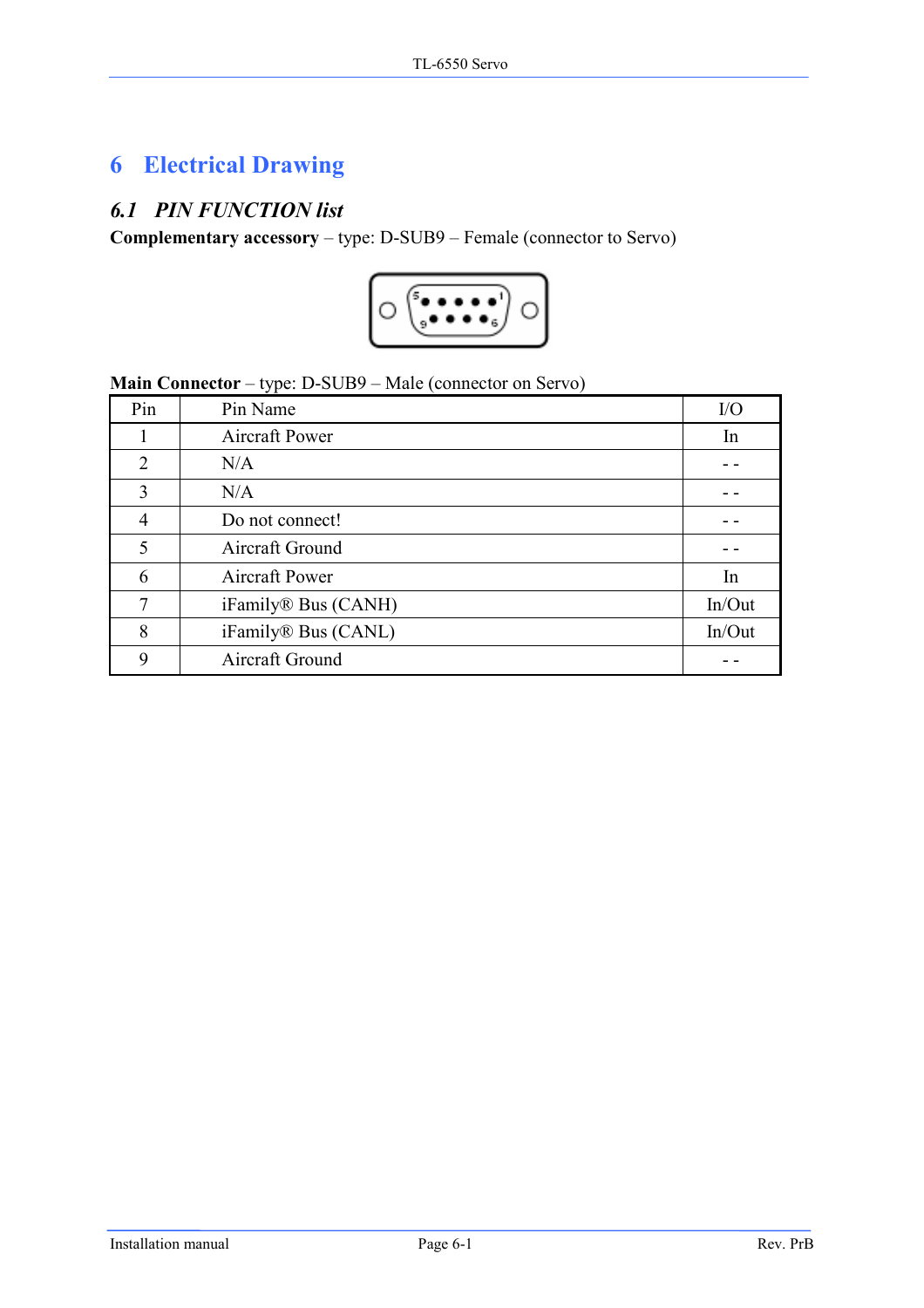

#### 6.1.1 Power Supply Interconnection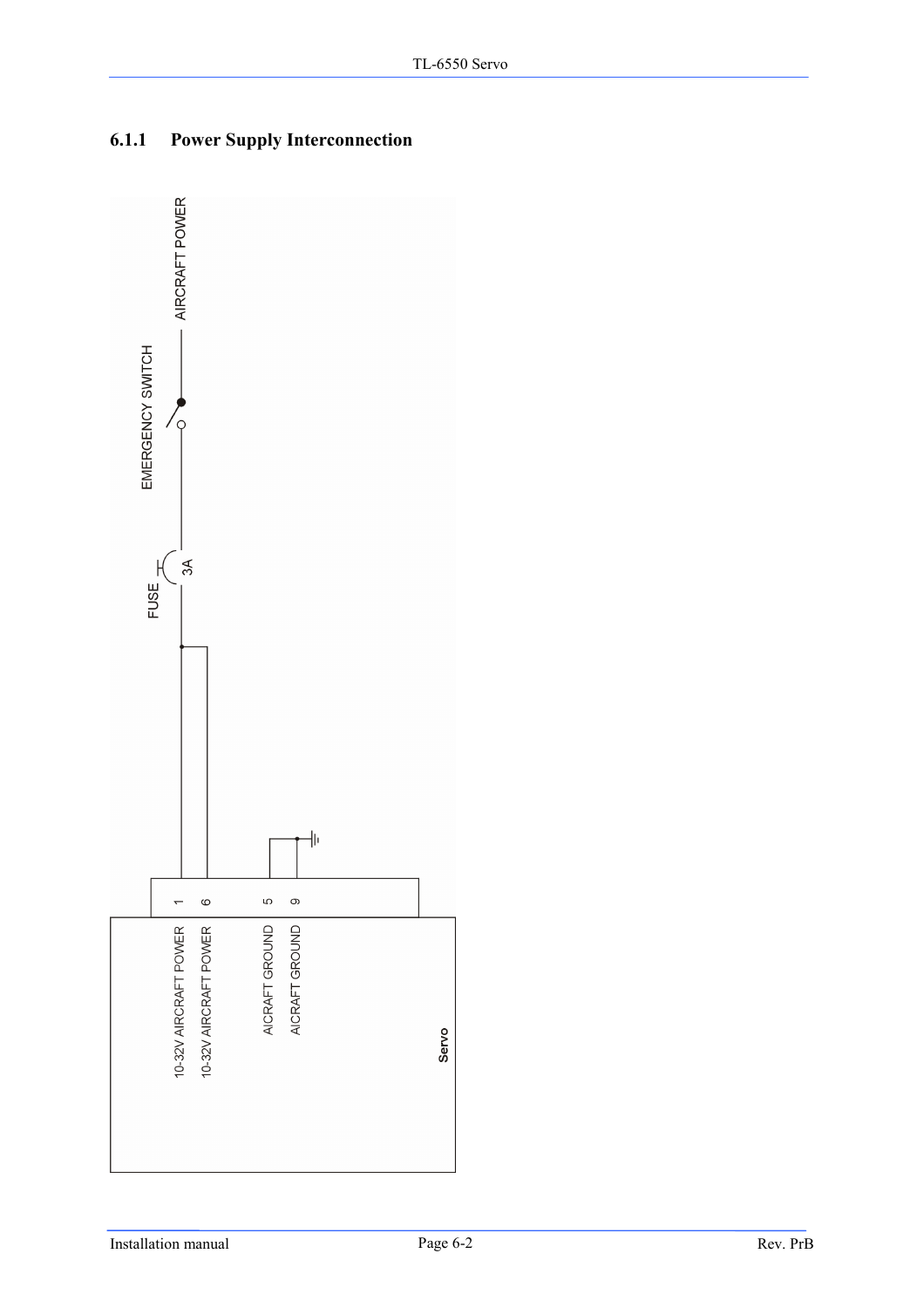#### 6.1.2 iFamily® Interconnection



 NOTE: It is necessary to terminate the bus at both ends with 120 ohm resistors. The resistors are there to prevent reflections of communication on the bus. On one bus there is possible to have only two resistors!